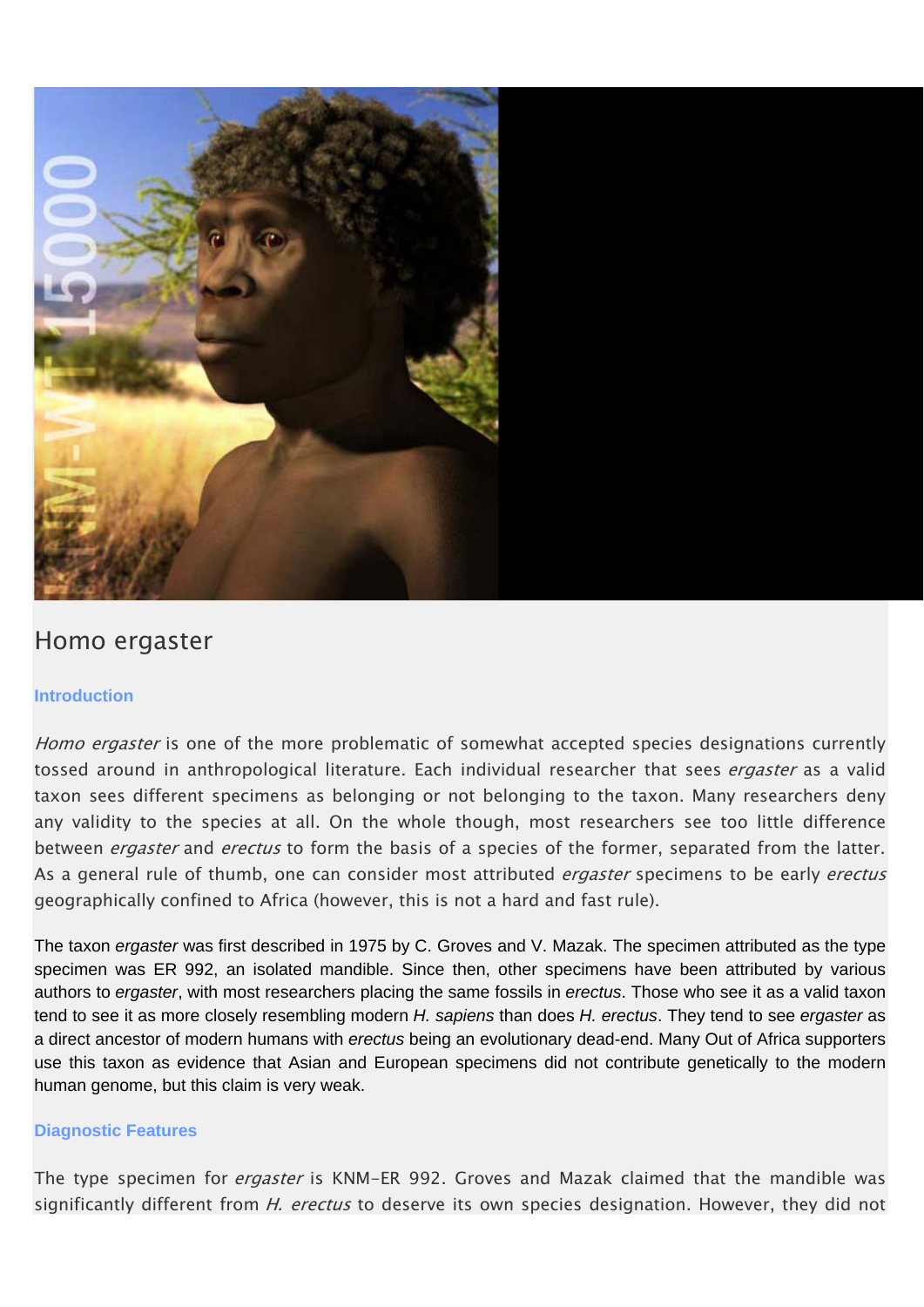compare it to *H. habilis*, and the mandible may actually belong to that taxon. The specimen showed some periodontal disease, as seen by absorption of bone around the roots of the teeth. The mandibular symphysis also shows strong markings for the digastric muscle (important for swallowing and vocalization), which some people have interpreted as proof of language by this time.

One of the most spectacular and important paleoanthropological finds in recent years was the Nariokotome Boy (KNM-WT 15000), by a team of researchers led by Richard Leakey and Alan Walker. This find represents the most complete early hominid ever found, with almost the entire cranium, and most of the postcranial material intact. This specimen has been attributed as a male *ergaster* by some, though most place it in *H. erectus*, and that is where it will be discussed in detail. Other specimens that have been attributed to ergaster include KNM-ER 3733, SK 847, and KNM-ER 3883.

Several researchers have tried to define the difference between *ergaster* and *erectus*, P. Andrews and B. Wood among the more prominent. P. Andrews defined seven autopomorphies that were characteristic of erectus, but which *ergaster* supposedly lacked. However, G. Bräuer have shown that these are not autopomorphies. For example, some *erectus* do not possess these features, while some *ergaster* and some *habilis* do. Also, some of these autopomorphies are not independent traits, and should not be considered separately (e.g., frontal keel and parietal keel). B. Wood lists seven traits that link *ergaster* with *H. sapiens*, and that distinguish ergaster from *erectus*:

- Increased cranial breadth across the parietal bones.
- Increased occipital bone length.
- Broader nasal bones.
- Broader nasal opening.
- Shorter cranial base.
- Greater development of the mandibular symphysis.
- Narrower M1s and lower canines.

However, these synapomorphies have been convincingly challenged by showing them to be present in *erectus* populations from Asia. Also, more recent analyses by other researchers seem to indicate that even if *ergaster* specimens are considered as a different taxon than *erectus*, the *erectus* material is still closer to modern humans cladistically.

## **Conclusions**

In short, *H. ergaster* does not show significant promise of lasting as a separate taxon due to several factors. It has not been shown to be significantly different from *erectus* to require the designation of a new hominid species, and it has not been shown to be closer to modern humans morphologically as has been claimed by some. At this time, *ergaster* basically means early H. erectus from Africa.

## **Bibliography**

Bilsborough, A., and B. Wood. 1988. "Cranial morphometry of early hominids: Facial region." In *American Journal of Physical Anthropology*, vol. 76, no. 1, pp. 61–86.

Bräuer, G., and E. Mbua. 1992. "*Homo erectus* features used in cladistics and their variability in Asian and African hominids." In *Journal of Human Evolution*, vol. 22, no. 2, pp. 79–108.

Brown, F., J. Harris, R. Leakey, and A. Walker. 1985. "Early *Homo erectus* skeleton from west Lake Turkana, Kenya." In *Nature*, vol. 316, pp. 788–792.